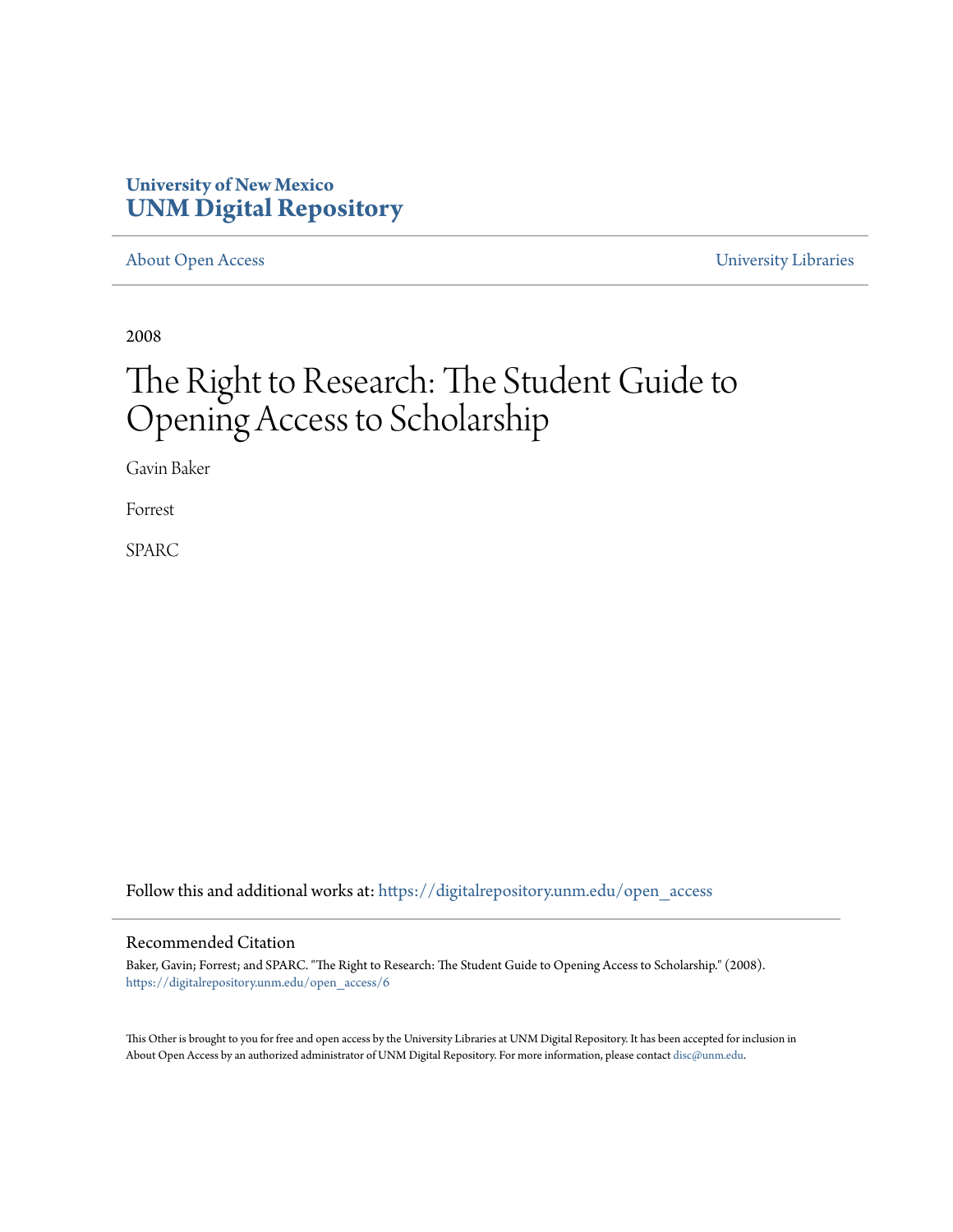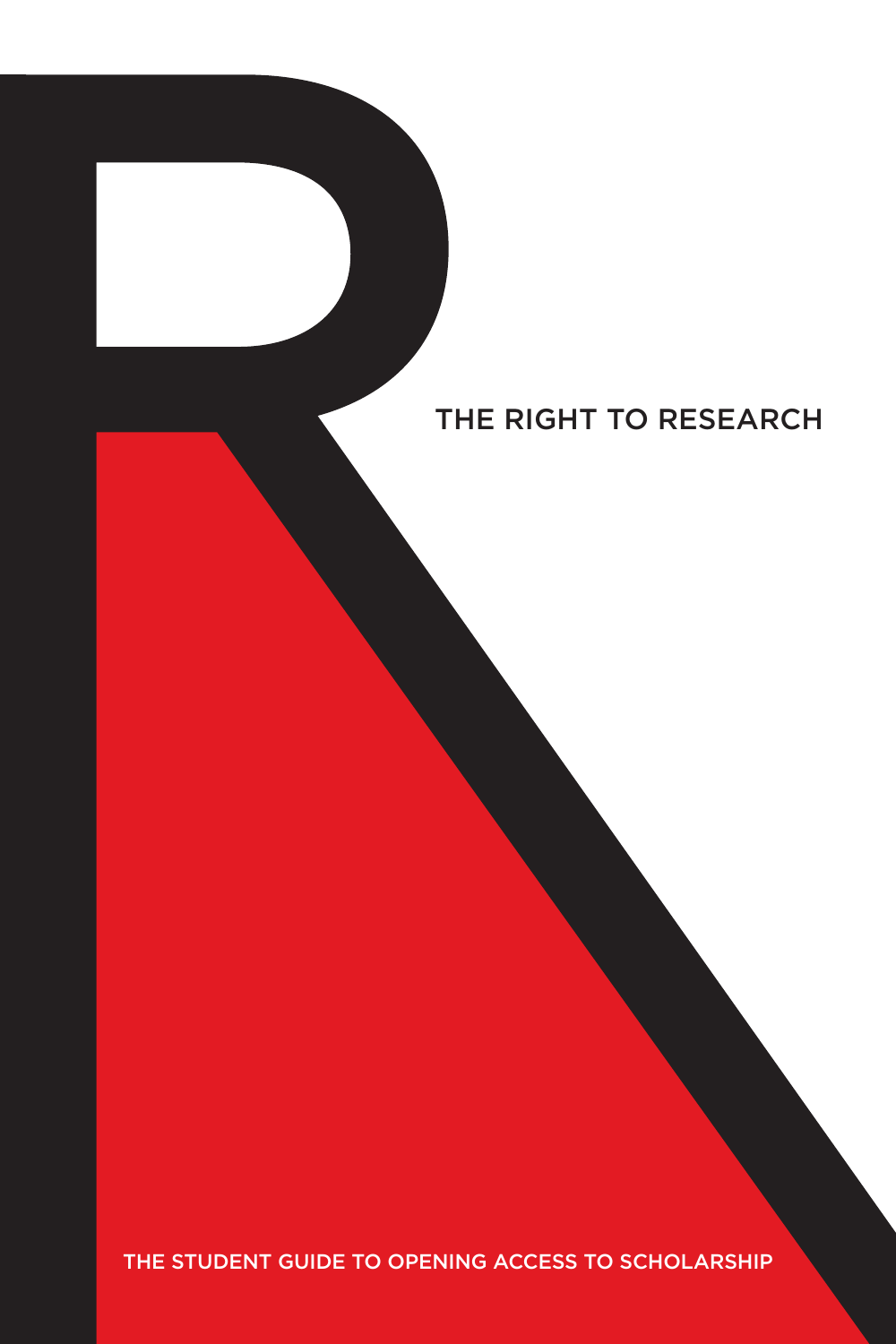## RESEARCH IS AN ESSENTIAL PART OF EDUCATION.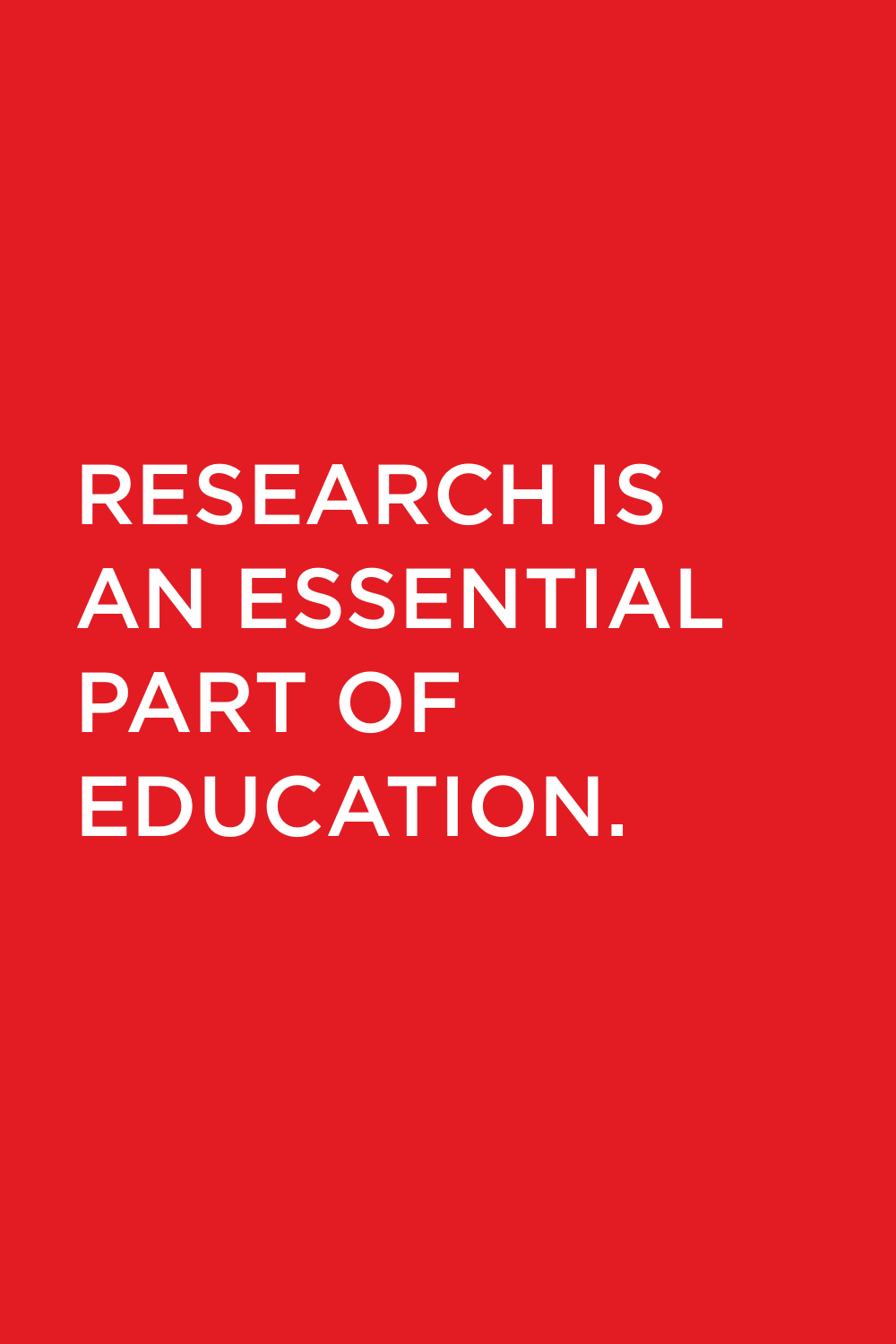## You know firsthand that students are expected to cite articles from scholarly journals when they write research papers. You've probably used journal articles in your coursework. You've probably also encountered journal articles that you wanted to read — potentially important articles — but couldn't get access to.

## It doesn't have to be this way.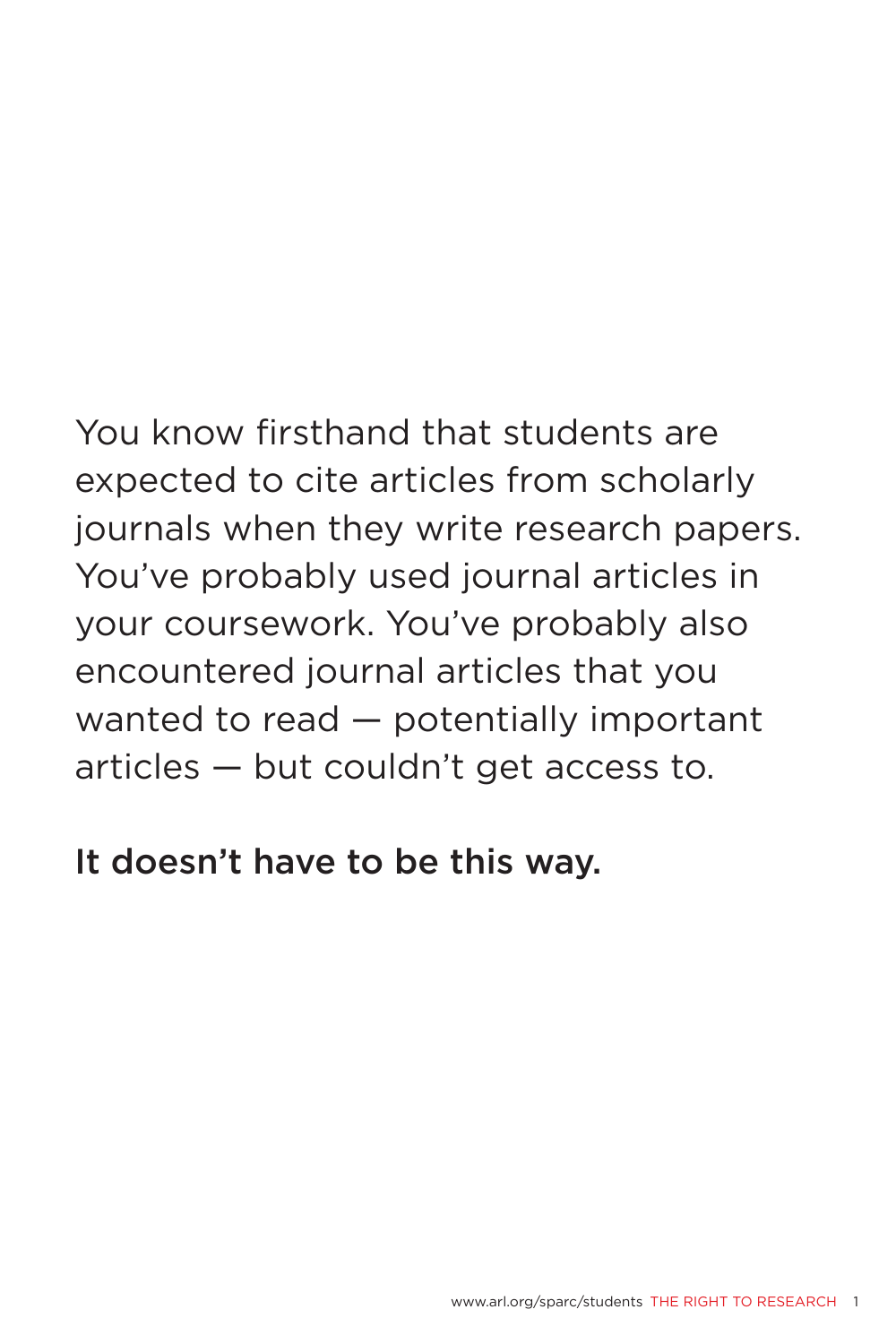# **OPEN ACCESS —**

the principle that research should be accessible online, for free, immediately after publication — is improving the way scholarly information is shared.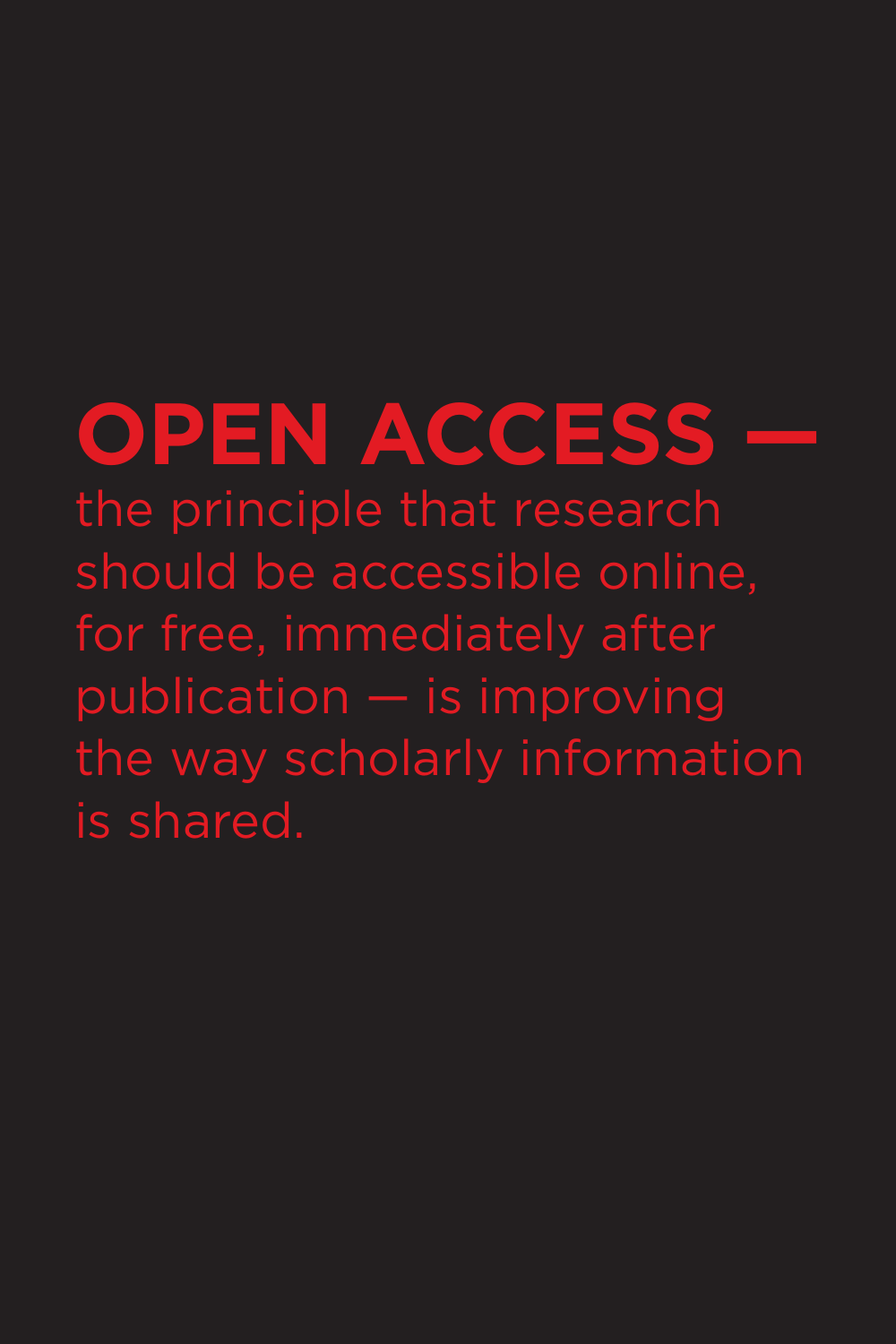## Get behind **OPEN CACCESS** to improve access to research — and make your life and work as a student easier.

You're not able to access some of the articles you want to read online because many scholarly journals are available only to subscribers. **Journal subscriptions — especially in science, technology, and medicine — can cost thousands of dollars each year, and some cost more than \$20,000.**<sup>1</sup> Your library pays for many of these subscriptions (with support in part from your tuition) and some universities actually spend millions of dollars annually on journals — but they still can't afford access to everything their students and faculty need.

**There's an alternative to the closed, subscription access model: Open Access.** Open Access is free, unrestricted access on the Internet to the same type of high-quality, peer-reviewed scholarship that is available by subscription. Authors can make their articles openly accessible by publishing in an open-access journal or posting copies of their articles on an open Web site or repository after they've been published in a traditional journal.

With Open Access, the costs of publishing an article are covered by other sources — with sponsorships, publication fees, advertising, or a wide variety of possible combinations — so that **everyone in the world can read the latest research online without paying an access fee.** That's why so many researchers, libraries, and universities support Open Access, and why more authors and journals continue to make the switch. (See "Open Access in Operation," p. 7).

Students — who read, rely on, and write for scholarly publications have the power to change the way research is exchanged.

1 The 2008 annual subscription price for the journal *Brain Research* is \$21,744.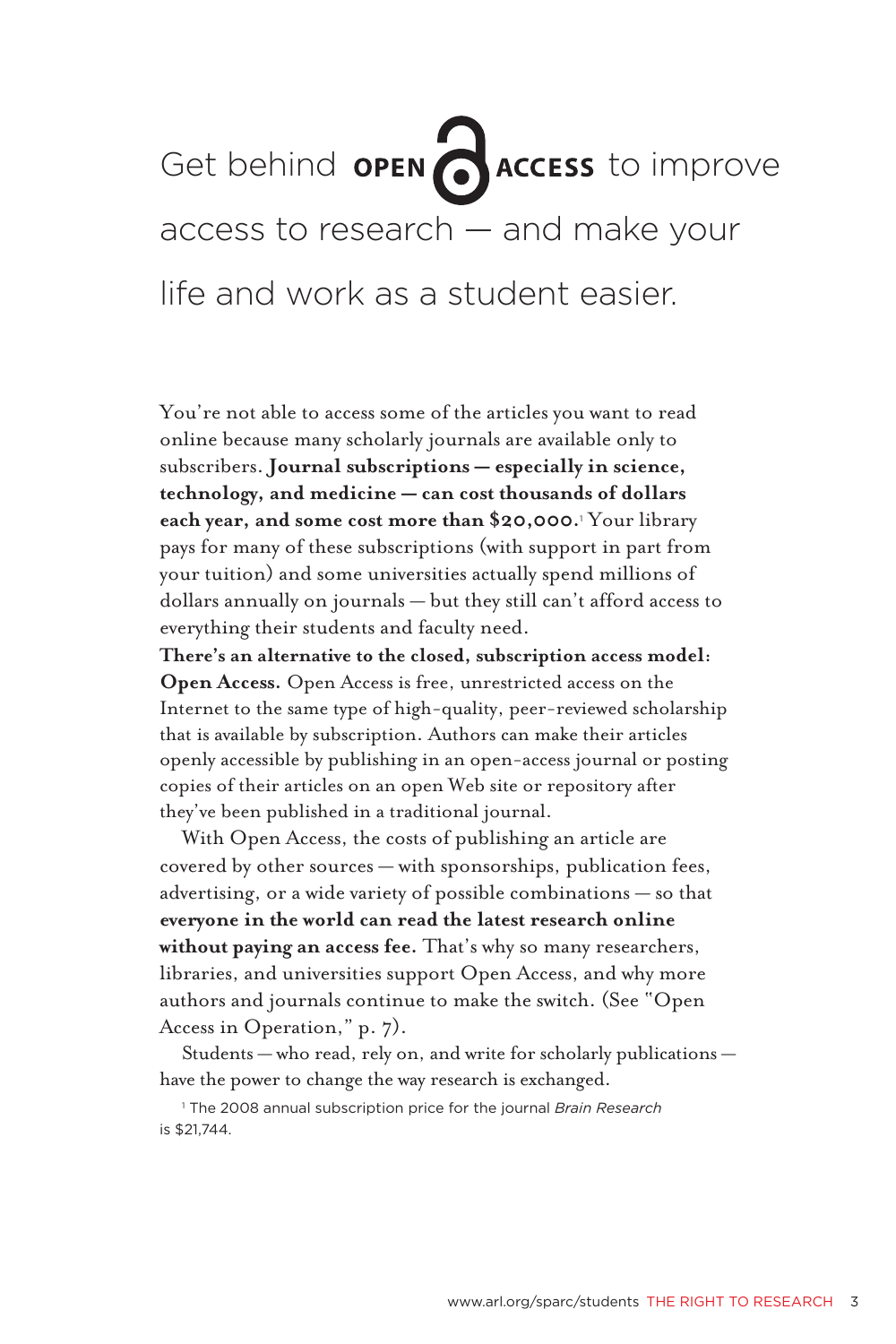KNOWLEDGE SHARE EXPLORE PUBLISHING CO DATA INTELLECTUAL ACADEMICS DISCOVERY KNOWLED CURIOSITY STATISTICS JOURNAL OF COMPARATIVE NE SEARCHABLE JOURNAL PUBLIC DOMAIN OPEN AUTHOR RESEARCHERS LIBRARIANS EXPERIMENTAL BRAIN RESE COMMUNITIES CONTENT ACCESS IDEA TRUTH COLLEGE PUBLISHED BIOCHIMICA ET BIOPHYSICA ACTA \$15.5 SUBSCRIPTION RESEARCHERS LIBRARIANS ACCESS CHARTS ARCHIVES POLICIES ASSESSMENT IMME EUROPEAN JOURNAL OF PHARMACOLOGY \$10,117.87 UN READERS OBTAIN INVENTION INFORMATION PROFES UNIVERSITY INVESTIGATION LITERATURE INTERNE FREE INSTITUTIONAL GRAPHS ADVOCATES CITATIO ADVOCATES VERIFICATION DEBATE ANALYSIS OPINIO COMPARE WATER, AIR, AND SOIL POLLUTION \$8,921.11 INVESTIGATION DISCOVERY KNOWLEDGE SHARE EXPLO DOMAIN METHODS IN ENZYMOLOGY \$8.919 ACADEI SEARCH ACCESS IDEA TRUTH COLLEGE IMMEDIATE MATI INTERNATIONAL JOURNAL FOR NUMERICAL M BRAINSTORM UNRESTRICTED AVAILABILITY FRE ACCESSIBLE ONLINE IMPACT INFORMATION PROFES ANALYSIS UNIVERSITY JOURNAL OF GEOPHYSICA INTERNET SHARING ARCHIVING POLICIES INSTITUTIONA STUDY PROOF GROWTH ANALYSIS COMMENTS ME JOURNAL OF APPLIED POLYMER SCIENCE \$16,859.67 BO TOPICS ACADEMICS DEBATE ANALYSIS INTELLECT KNOWLEDGE SHARE EXPLORE PUBLISHING COMMU CURIOSITY STATISTICS

### CAN OPEN-ACCESS JOURNALS SURVIVE WITHOUT SUBSCRIPTION INCOME?

Yes. While open-access journals don't rely on subscription income, they do need revenue to operate. The 3,000 peer-reviewed journals listed in the Directory of Open Access Journals (http://www.doaj.org) thrive on a variety of different revenue models, including: endowment, sponsorship, advertising, author publication fees, donations, membership, university- or department-sponsorship, and others.

AUTHOR SOURCE SCI **ACADEMIC SEAR** COLLEGE IMMED PUBLISHED DIGITAL ONCOGENE \$7,665 RE EXPLORE PUBLISH ACCESSIBLE JOURN ONLINE INFORMATION **F** UNIVERSITY LITERATURE AC **MONEY INVENTION AV** ASSESSMENT IMMEDIATE BIOTECHNOLOGY & BIOE BRAINSTORM ONLINE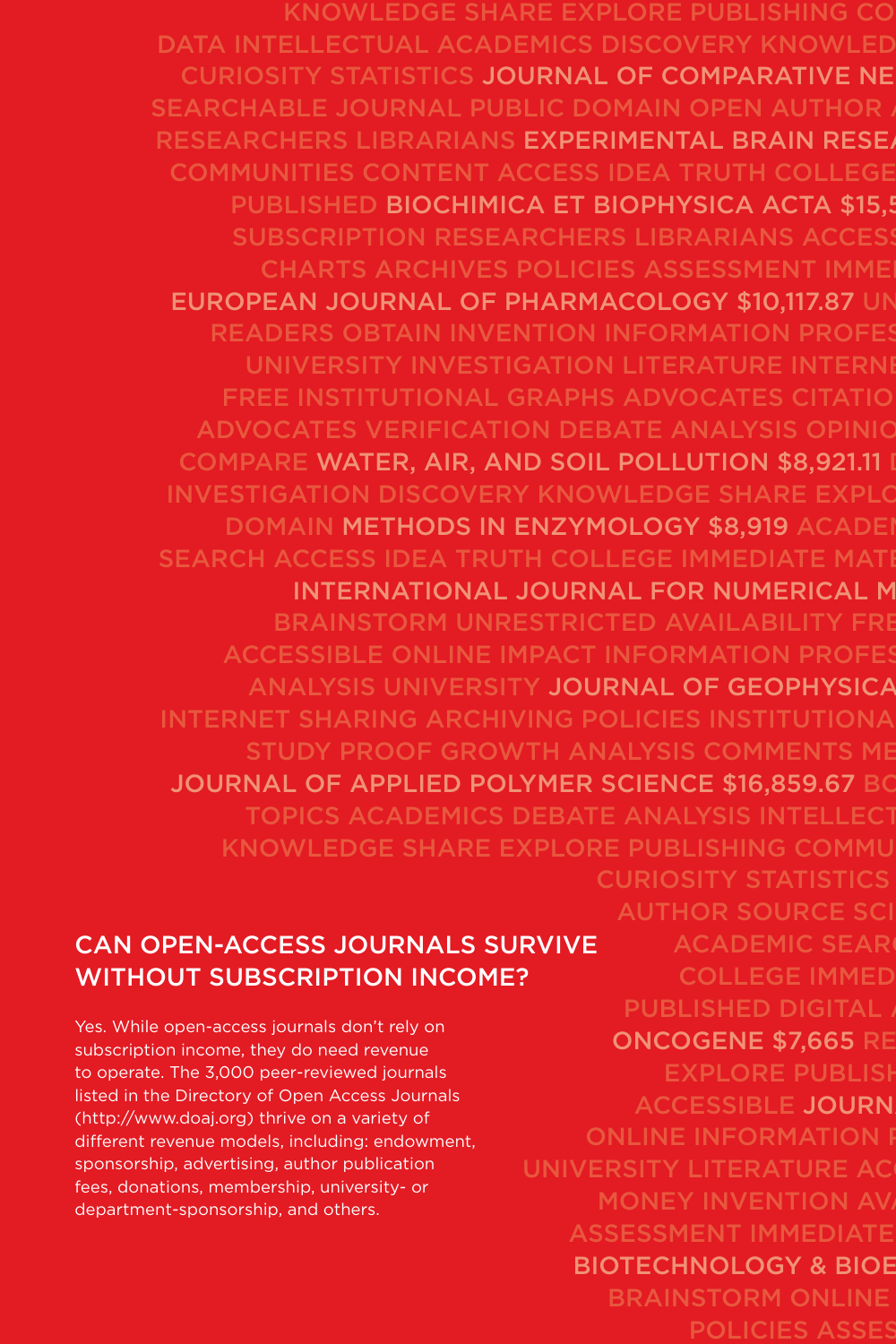MMUNITIES CONTENT CURIOSITY GE SHARE EXPLORE PUBLISHING OGY \$21.582.26 ADMINISTRATORS SUBSCRIPTION ARCH \$7.902 SOURCE MEDIATE MAT 588.89 D SIBLE ONLINE IMPACT SUSPICION DIATE JOURNALIST BRAINSTORM NRESTRICTED AVAILABILITY FREE SSIONAL INQUIRY THEORY INDEX BIOPOLYMERS \$7.712 N ANALYSIS BOOK TECHNOLOGY IN ABSTRACT FACTS INSPECTION TUAL AC **RE STATISTICS JOURNAL PUBLIC** MIC AUTHOR SOURCE SCIENTIFIC ERIAL SCHOLARLY INFORMATION HODS IN ENGINE READERS OBTAIN SSIONAL INQUIRY THEORY INDEX L RESEARCH \$8.073 L RAPHS A EDICAL PRINCIPLES SEARCHABLE OOK TECHNOLOGY VERIFICATION UAL INVESTIGATION DISCOVERY **GENE \$9.545.32** JOURNAL PUBLIC DOMAIN OPEN ENTIFIC COMMUNITIES CONTENT CH ACCESS IDEA TRUTH ARTICLE IATE MATERIAL ARTICLES TRUTH ADMINISTRATORS SUBSCRIPTION SEARCHERS LIBRARIANS PUBLIC HING CURIOSITY DOMAIN OBTAIN AL OF CHEMICAL PHYSICS \$7,587 PROFESSIONAL INQUIRY THEORY CESSIBLE TRUTH ONLINE IMPACT AILABILITY PROOF CHARTS FACT JOURNALIST INQUIRY THEORIES NGINEERING \$6,163 EXPERIMENT CHARTS ARCHIVES INVESTIGATE SSMENT IMMEDIATE STUDY INDEX

## Why do subscriptions cost so much?

The authors of journal articles, including researchers like your professors and many graduate students, aren't paid by publishers for the articles they write. They contribute their papers for free (and sometimes pay) to advance the state of scholarship in their fields and to make a name for themselves as scholars and scientists. What's more, these scholars also freely contribute their time to review and often edit other articles before they're published. While some journals (particularly those published by scholarly societies and other non-profit entities) charge fair prices for access, the highest subscription costs pay instead for some commercial publishers' 30% profit margins.

2008 annual journal subscription prices, provided by SPARC member libraries. **<**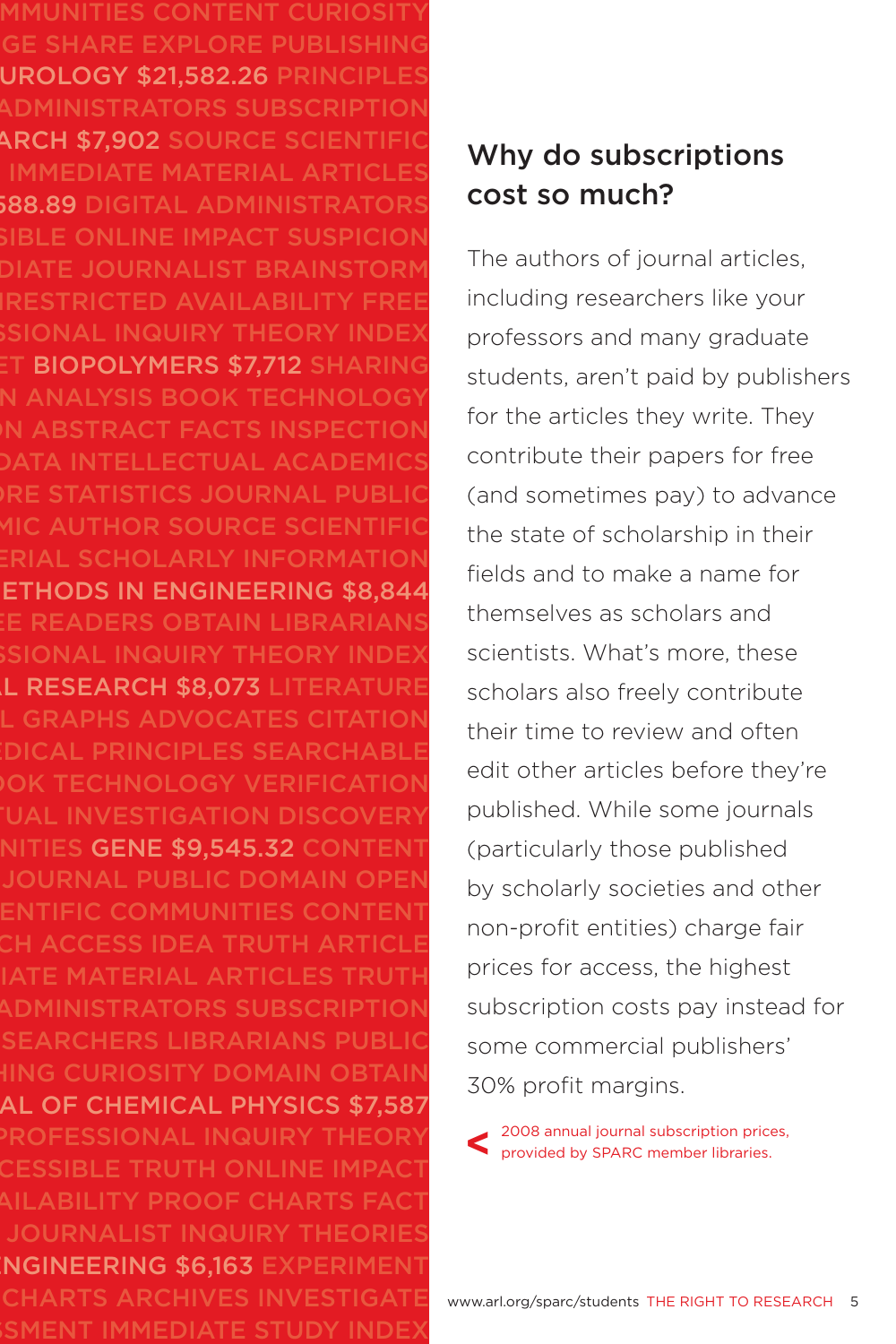#### SCHOOLWORK IS EASIER

It's a familiar story: You're writing a paper for class and you need to cite articles from peer-reviewed journals. Eventually, you find an article that looks good — maybe via a search engine, a footnote from another source, or a reference in an index. You search the Web for the full text, but you can't get past the abstract. You look on your library's Web site but they don't have a subscription. You're stuck. Maybe that article would have been a major source for your work — you'll never know. You don't have access.

Open Access changes that. No more worrying about whether you're on the campus network or if your library has a subscription. If you're online, you have access, period — anywhere in the world.

Open Access puts research instantly at the fingertips of anyone who cares to read. Researchers can find and access any relevant work from anywhere in the world with no price barrier. That means science and discovery will advance faster.

#### EVERYONE HAS ACCESS

Open Access isn't just for students and academics. With Open Access, *everyone* can read the latest research. Think of how important that could be to:

- A patient looking for information on a treatment his or her doctor has ordered or on a trial of a drug that could treat a disease…
- A small business startup researching the latest related technological developments…
- Any one of us interested in better understanding global warming.

Just as the Internet has democratized information, Open Access will promote sharing knowledge for the public good.

Any subject you might think of anything at all — you can look it up on Google or Yahoo! and learn about it. Open Access adds a massive inventory of reliable, scholarly sources to that free global library — quality ensured by the process of peer review.

No more worrying about whether you're on the campus network or if your library has a subscription. If you're online, you have access, period.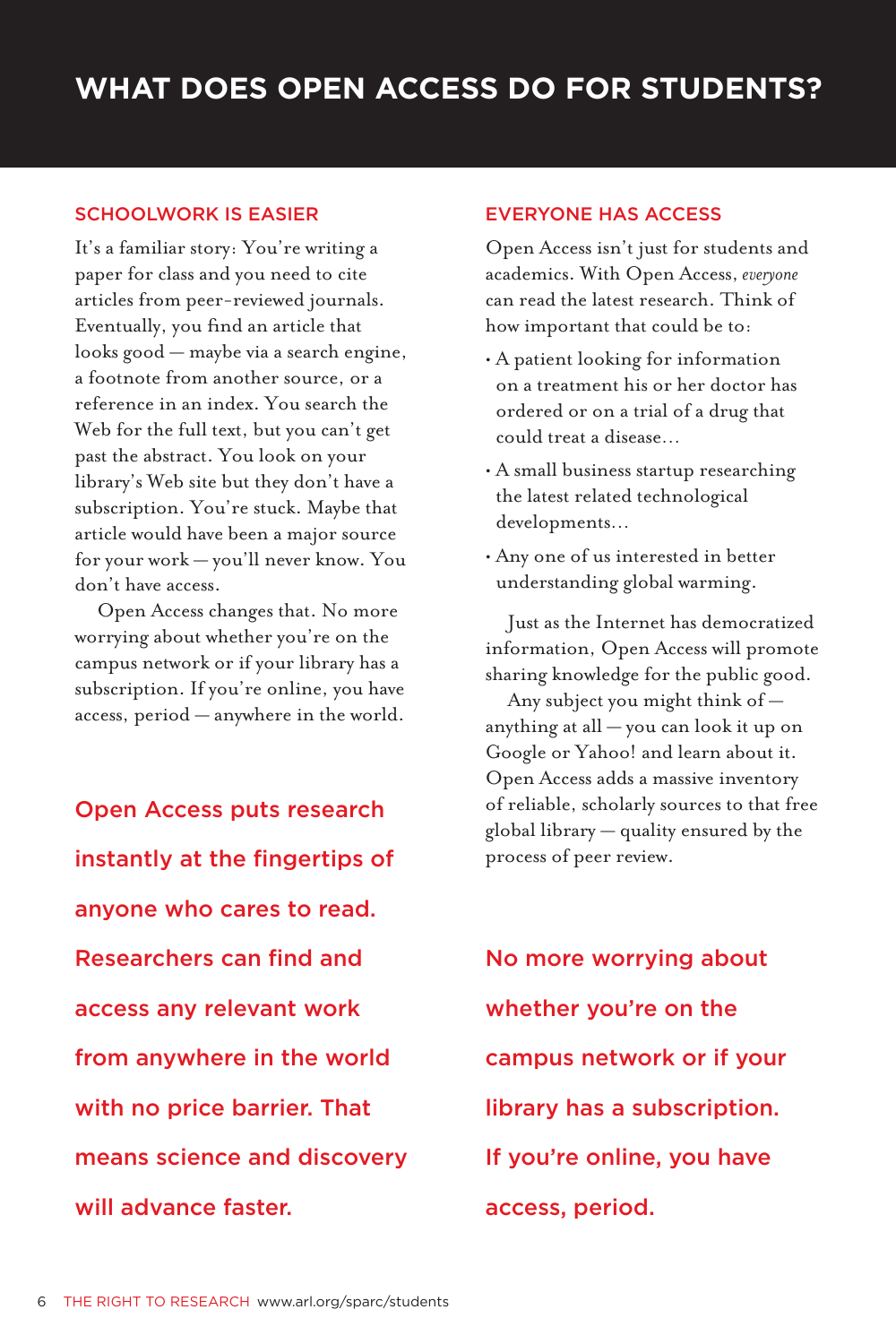#### RESEARCH IS ADVANCED

Conducting research is expensive. No researcher wants to waste time and money conducting a study if they know it has been attempted elsewhere. But, duplication of effort is all-too-possible when researchers can't effectively communicate with one another and make results known to others in their field and beyond. Consider, also, how much faster discovery can happen with open access to all available research. Researchers on the World Health Organization's pandemic flu taskforce said exactly this. How could they effectively research and fight this virus without access to available data?<sup>1</sup>

Open Access puts research instantly at the fingertips of anyone who cares to read. Researchers can find and access any relevant work from anywhere in the world with no price barrier. That means science and discovery will advance faster.

1 Branswell, Helen. (September 26, 2006) "Experts urge WHO to get countries on side for routine H5N1 virus sharing." *Canadian Press*.

Open Access adds a massive inventory of reliable, scholarly sources to that free global library — quality ensured by the process of peer review.

#### BETTER VISIBILITY FOR YOUR SCHOLARSHIP

You may be thinking of going into academia. If so, you'll be writing publishable papers someday — if you aren't already. Maybe you're the editor of a student journal.

When you choose Open Access, you make your work available to anyone who might search for your topic. That means more readers, more recognition, and more impact for your ideas. In fact, recent studies have shown that openaccess articles are cited by other authors more frequently than comparable articles that aren't openly available.<sup>2</sup>

2 Eysenbach, G. (May 16, 2006). "Citation Advantage of Open Access Articles," *PLoS Biology* Vol. 4, No. 5.

OPEN ACCESS IN OPERATION

Here are just a few examples of the thousands of outlets that provide open access to research:

- arXiv (launched in 1991)
- Stanford Encyclopedia of Philosophy (1995)
- AgEcon Search (1997)
- Public Library of Science (2000)
- BMC Cell Biology (2000)
- Directory of Open Access Journals (2002)
- Repository 66.org Repository Maps mashup (2007)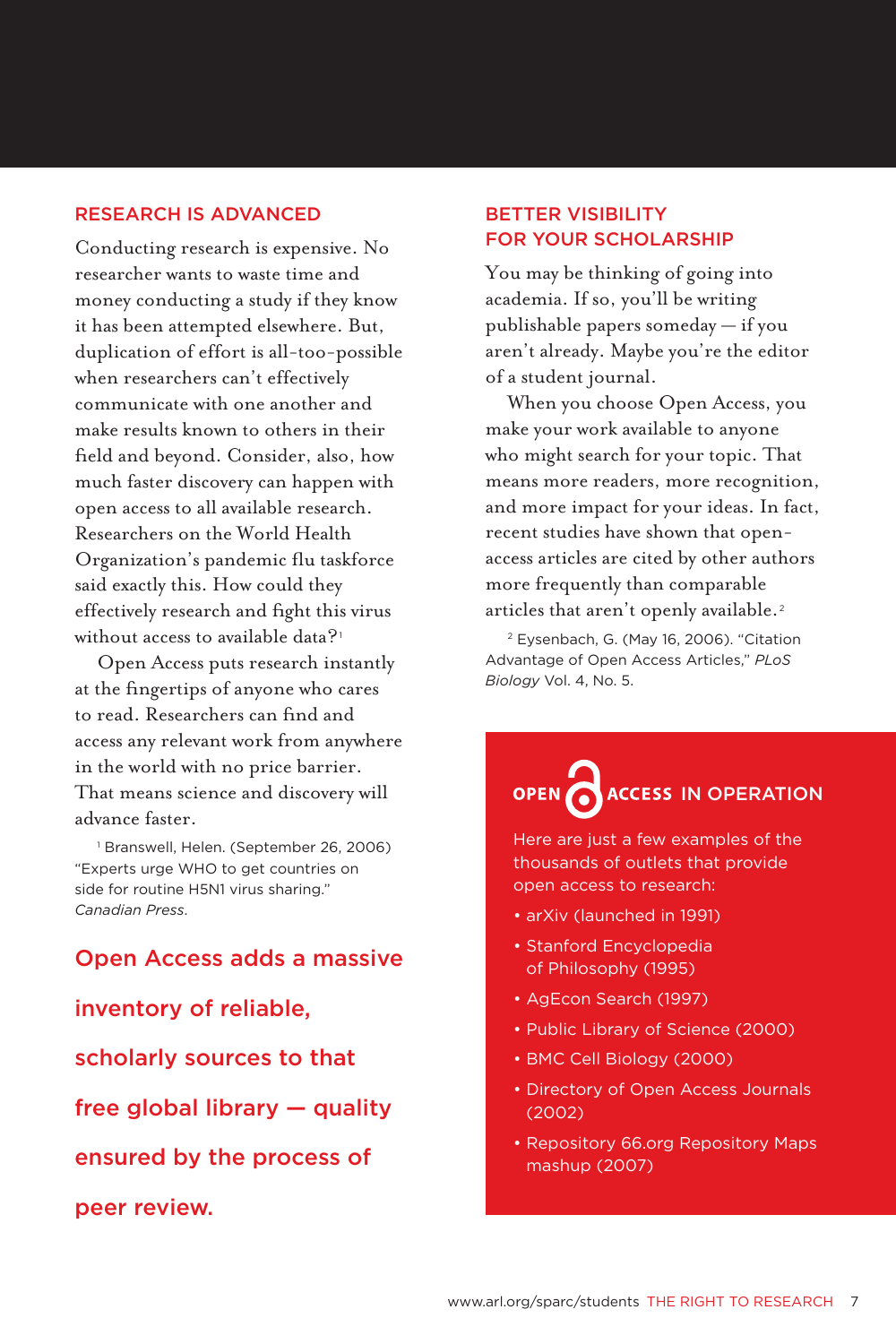## **WHAT CAN I DO TO SUPPORT OPEN ACCESS?**

#### USE OPEN-ACCESS RESEARCH

There are 3,000 peer-reviewed open-access journals currently in publication. Find and use the openaccess journals and archives in your field. Visit the SPARC Students Web site for places to start.

#### SHARE YOUR WORK

Writing an article for a journal? Working on your thesis or dissertation? Are you the editor of a student journal? Gain more exposure for your work and ideas learn how to make your work openaccess at the SPARC Students site.

#### TAKE ACTION

Take action for Open Access on your campus. Check out the student action kit at the SPARC Students site for ideas. Learn how to write a letter to the editor of your local newspaper, organize an event on campus, pass a resolution in your student government, or ask your student organization to support Open Access.

#### SHOW YOUR SUPPORT

Tell the world you want Open Access to research. Visit the SPARC Students Web site for information about buttons, stickers, adding us on your favorite social networking site, and other ways to show your support.

#### GET IN THE LOOP

Join the SPARC email discussion network to share views with other students and get all the news you need on Open Access from SPARC.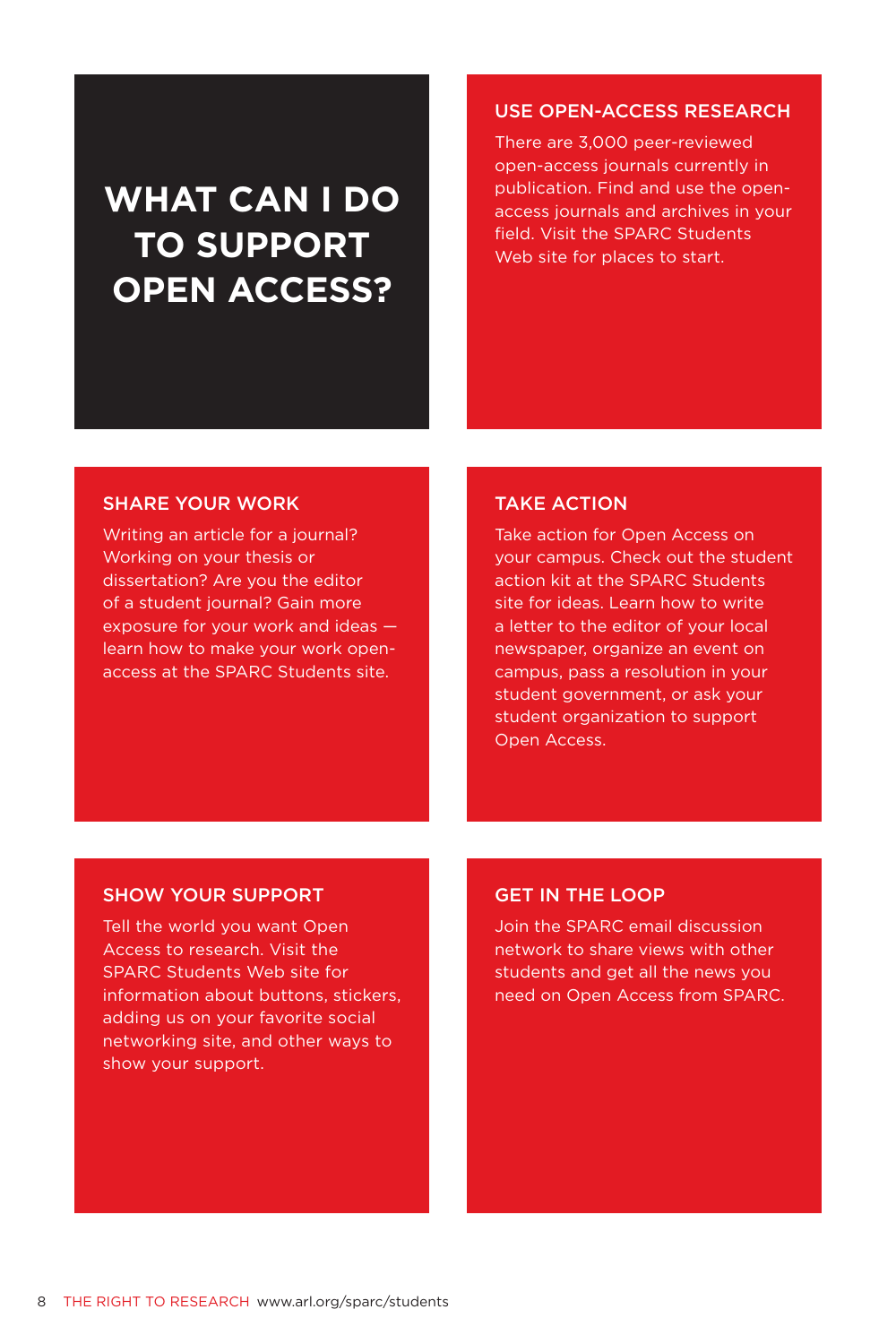For more information about the topics in this brochure, to learn more about how Open Access affects you, or to see a showcase of student leaders taking action on Open Access, visit the SPARC Students site at http://www.arl.org/sparc/students.

Talk to your librarian. Let him or her know that you're interested in finding out more about Open Access and scholarly communication. Librarians are the best source of information on journals and are strong supporters of Open Access.